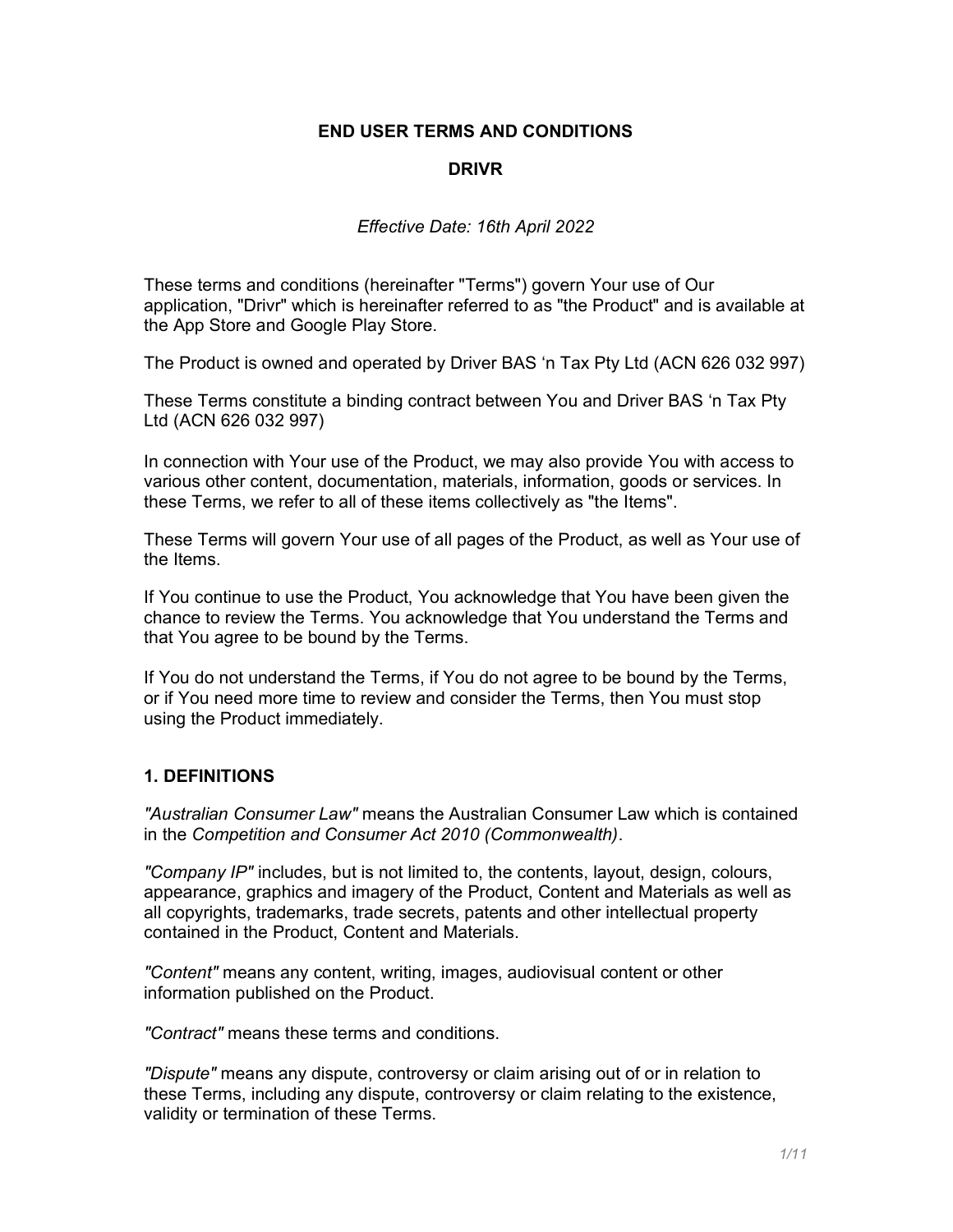"Effective Date" means the date that these Terms come into force.

"Items" means any and all of the Product, Services, Content and Materials collectively.

"Materials" means any materials, information or documentation that We may provide to You in connection with Your use of the Services or Product including documentation, data, information developed by Us or owned by Us, and other materials which may assist in Your use of Services or Product.

"Parties" means both You (the user of the Product) and Us (the owner of the Product) collectively.

"Product" means the mobile application called "Drivr" including all pages, all sub pages, all blogs, all forums, and all other connected internet content whatsoever which is available at: iTunes Store; Google Play Store

"Services" means any or all services provided by or on the Product.

"Terms" means these terms and conditions.

"Third Party Goods and Services" means Goods and/or Services sold by third parties via the Product or via Third Party Links.

"Third Party Links" means links or references to websites or applications other than the Product, to content other than the Content or to materials other than the Materials, none of which are controlled by Us.

"Us", "We", "Our", "the Company" or "the Owner" refers to Driver BAS 'n Tax Pty Ltd

"Us", "We", "Our", "the Company" or "the Owner" also includes any employees, affiliates, agents or other representatives of Driver BAS 'n Tax Pty Ltd

"You" or "Your" refers to the user of the Product.

"Your Content" means any Content posted to or added to the Product, Content or Materials by You or by somebody authorised by You or doing so on Your behalf.

#### 2. INTERPRETATION

a. In these Terms, unless the context otherwise requires, the following rules of interpretation shall apply:

I. Words referring to one gender include every other gender.

II. Words referring to a singular number include the plural, and words referring to a plural include the singular.

III. Words referring to a person or persons includes companies, firms,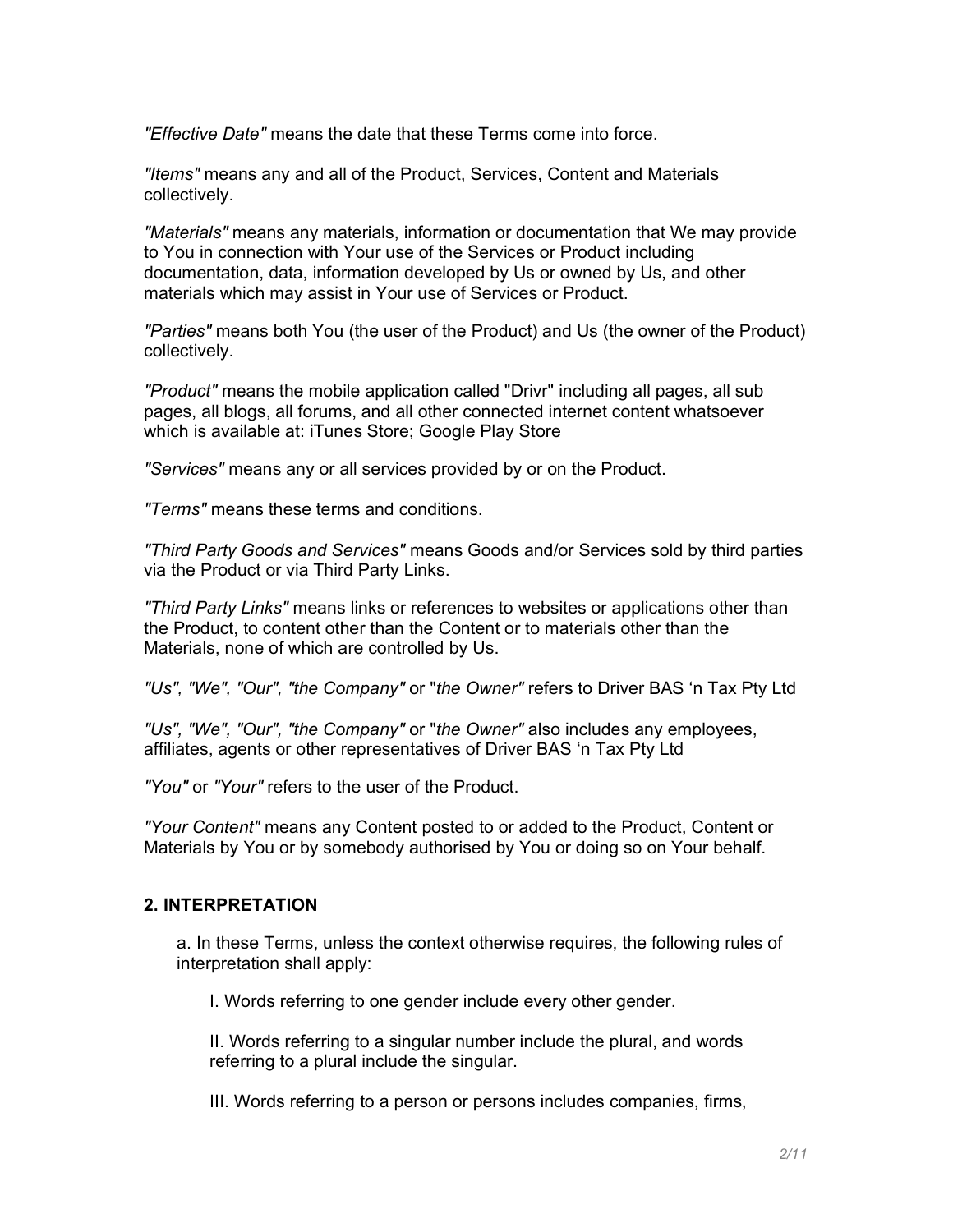corporations, organisations and vice versa.

IV. Any obligation on a Party not to do something includes an obligation not to allow that thing to be done.

## 3. YOUR AGREEMENT AND REPRESENTATIONS

a. By continuing to use the Product and the Items You warrant and acknowledge that You have had the chance to review and consider the Terms, that You understand the Terms and that You agree to be bound by the Terms. If You do not understand the Terms or do not agree to be bound by them then you must stop using the Items immediately. We only agree to provide use of the Items to You if You agree to these Terms.

b. By continuing to use the Product and the Items You represent and warrant to Us that You have legal capacity to enter these Terms.

c. By continuing to use the Product and the Items You represent and warrant to Us that You have complied with all of these Terms.

## 4. AGE RESTRICTION

a. In order to use the Items, You must be aged at least 18 years.

b. By using the Items, You represent and warrant that You are aged at least 18 years.

c. We accept no responsibility or liability for any misrepresentation of Your age.

# 5. LICENCE TO USE PRODUCT, CONTENT AND MATERIALS

a. We may provide You with certain other Items in connection with Your use of the Product.

b. Subject to these Terms, We grant You a licence to use the Product, Content and Materials solely in connection with Your use of the Items. The licence created under these Terms is non-exclusive, limited, non-transferable, worldwide and revocable.

c. You may not use the Product, Content or Materials for any purpose other than in accordance with the licence that is provided under this clause, and this licence to use the Product, Content and Materials terminates upon Your cessation of use of the Items or upon termination of this Contract.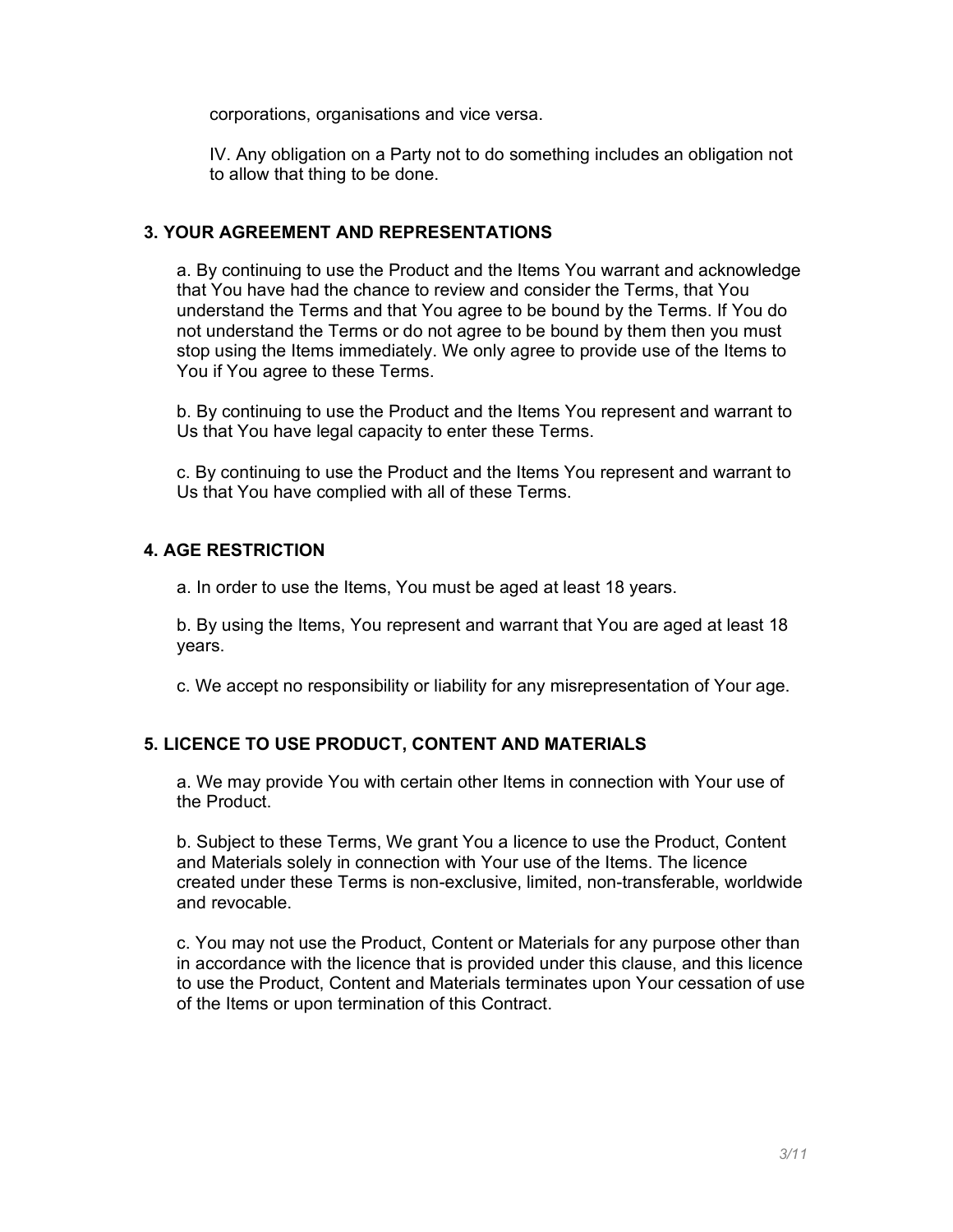#### 6. SALE OF GOODS/SERVICES

a. We may sell Services or may allow third parties to sell Services on the Product. If this occurs, then some specific exclusions of liability will apply, as described in the "Exclusion of Liability" clause.

b. Please refer to Our additional terms and conditions for sale of services as applicable.

#### 7. EXCLUSION OF LIABILITY

a. The Product, Content and Materials are provided for general information only and may change at any time without prior notice.

b. You accept and acknowledge that the Items may contain mistakes, errors and inaccuracies.

c Your use of the Product, Content and Materials is entirely at Your risk. It is Your responsibility to make sure that any Goods, Services, Materials, Content or other information available through the Product suits Your particular purpose.

d. Neither We, nor any third parties, provide any guarantees or warranties regarding the accuracy, completeness, performance, reliability, timeliness, quality, merchantability, safety, legality or suitability for a particular purpose of the Items.

e. To the maximum extent permitted by law, We hereby expressly exclude all warranties, guarantees, representations or terms (whether express or implied) except for those expressly set out in these Terms.

f. To the maximum extent permitted by law, We hereby expressly exclude any liability in relation to the accuracy, completeness, performance, reliability, timeliness, quality, merchantability, safety, legality or suitability for a particular purpose of the Items.

g. To the maximum extent permitted by law, We hereby expressly exclude any liability in relation to loss of data, interruption to Your business or any damages which are incidental to or arise from such loss of data or interruption to business.

h. To the maximum extent permitted by law, We will not be liable for any damage, loss, cost or expense including legal costs and expenses, whether direct or indirect, incurred by You in connection with Your use of the Items.

i. for Goods and/or Services sold by third parties via the Product or via Third Party Links (hereinafter "Third Party Goods and Services"):

I. You acknowledge and agree that We have no control over those Third Party Goods and Services and that You purchase such Third Party Goods and Services at Your own risk.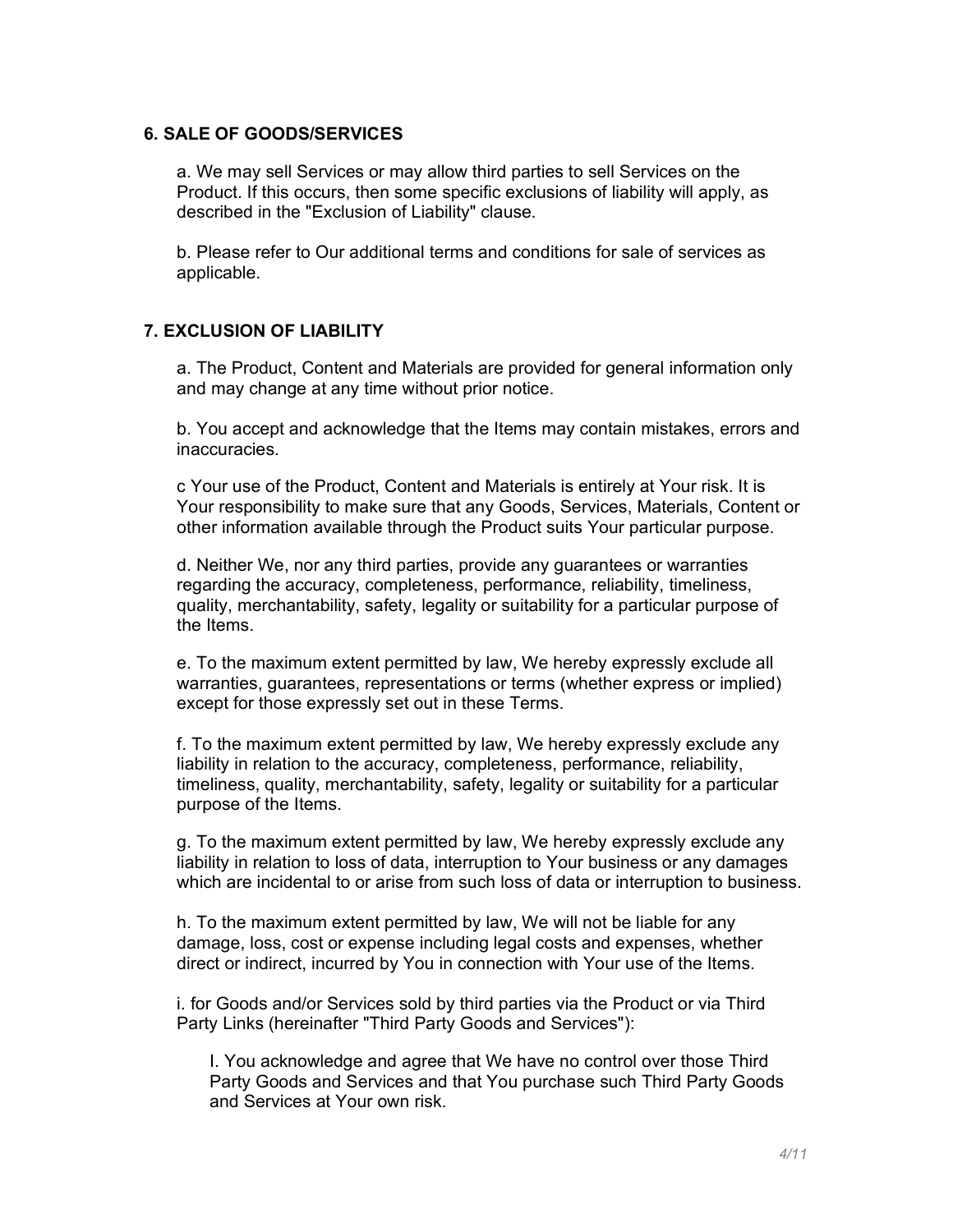II. You acknowledge and agree that We assume no liability and provide no warranties or guarantees regarding the accuracy, completeness, performance, reliability, timeliness, quality, merchantability, safety, legality or suitability for a particular purpose of Third Party Goods and Services.

III. For any claim You may have against the third party provider of the Third Party Goods and Services (such as the manufacturer or vendor) You agree to pursue that claim directly with that third party provider of the Third Party Goods and Services and not with Us.

IV. To the maximum extent permitted by law, You hereby release Us from any claim related to Third Party Goods and Services including any and all warranty and product liability claims.

### 8. NO PROFESSIONAL ADVICE

a. The information provided through the Product, Content, Materials or through the other Items is for information purposes only. It does not address Your specific circumstances. It is not professional advice.

b. You acknowledge and agree that any information provided on the Product, Content, Materials or through the other Items is not professional advice, whether legal, accounting, medical, financial or other professional advice.

c. You acknowledge and agree that no fiduciary relationship has been created between Us and You.

d. You acknowledge and agree that Your use of the Product and Items is at Your own risk. We do not assume responsibility or liability for any information provided through the Product or other Items.

e. You acknowledge and agree that it is Your responsibility to evaluate all information that is provided through the Product or other Items in consultation with Your own professional adviser or advisers as appropriate.

### 9. INDEMNITY

You hereby indemnify Us (which, for the sake of clarity, also includes any of Our employees, affiliates, agents or other representatives) and You agree to defend Us and to hold Us harmless in relation to any and all claims, suits, demands, actions, liabilities, costs and expenses (including legal costs and expenses on a full indemnity basis) which may arise from or relate to Your use or misuse of the Items. You agree that We may select Our own legal representation and may participate in Our own legal proceedings if We choose.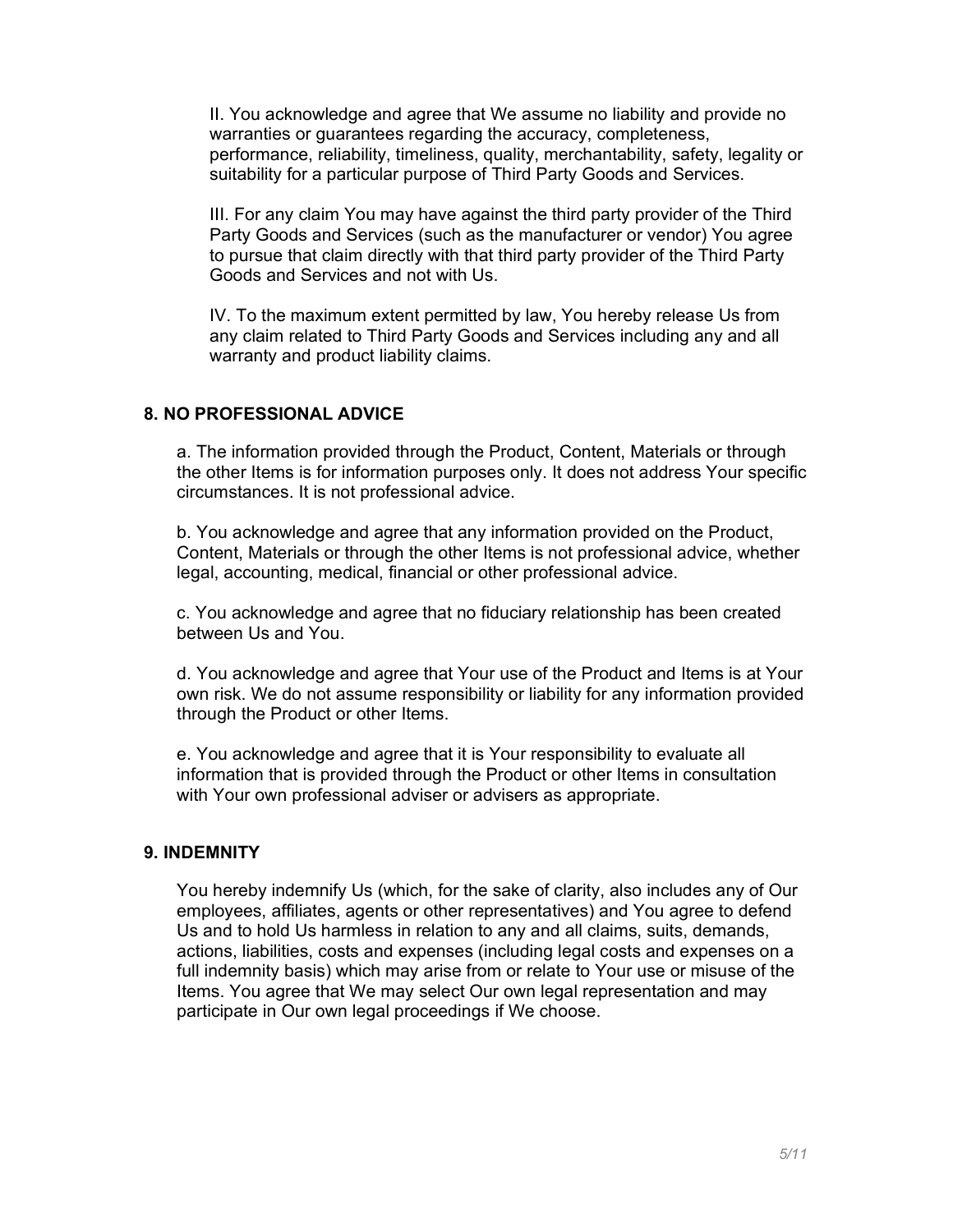#### 10. TERMINATION

a. We may immediately terminate these Terms at any time, with or without cause.

b. We specifically reserve the right to terminate these Terms if You breach these Terms in any way.

c. These Terms terminate automatically if we cease to operate the Product for any reason.

d. If You have registered for an account with Us, You may terminate these Terms at any time by contacting Us and requesting termination.

e. At the termination of these Terms, any provisions which would by their nature be expected to survive termination shall remain in full force and effect, including but not limited to Our exclusions of liability as outlined in the "Exclusions of Liability" clause.

### 11. OTHER ACTION

a. We reserve the right to take any of the following actions in Our sole discretion:

I. Monitor, review, edit or delete any Content which You have added, uploaded or posted to the Product or through the other Items, whether or not You have breached these Terms.

II. Record any correspondence that occurs in public sections of the Product.

III. Review any allegations about breaches of these Terms, and determine in Our sole discretion whether to take any action in response to those alleged breaches, including removal of any Content in relation to those alleged breaches.

IV. Determine in Our sole discretion whether to terminate Your or another Product user's access to any particular section or sections of the Product or other Items.

## 12. ACCEPTABLE USE

a. You agree not to use the Product or the Items for any unlawful purpose or any purpose prohibited under this clause. You agree not to use the Product or the Items in any way that could damage the Product, the Items, or Our general business.

b. You further agree not to use the Product or the Items: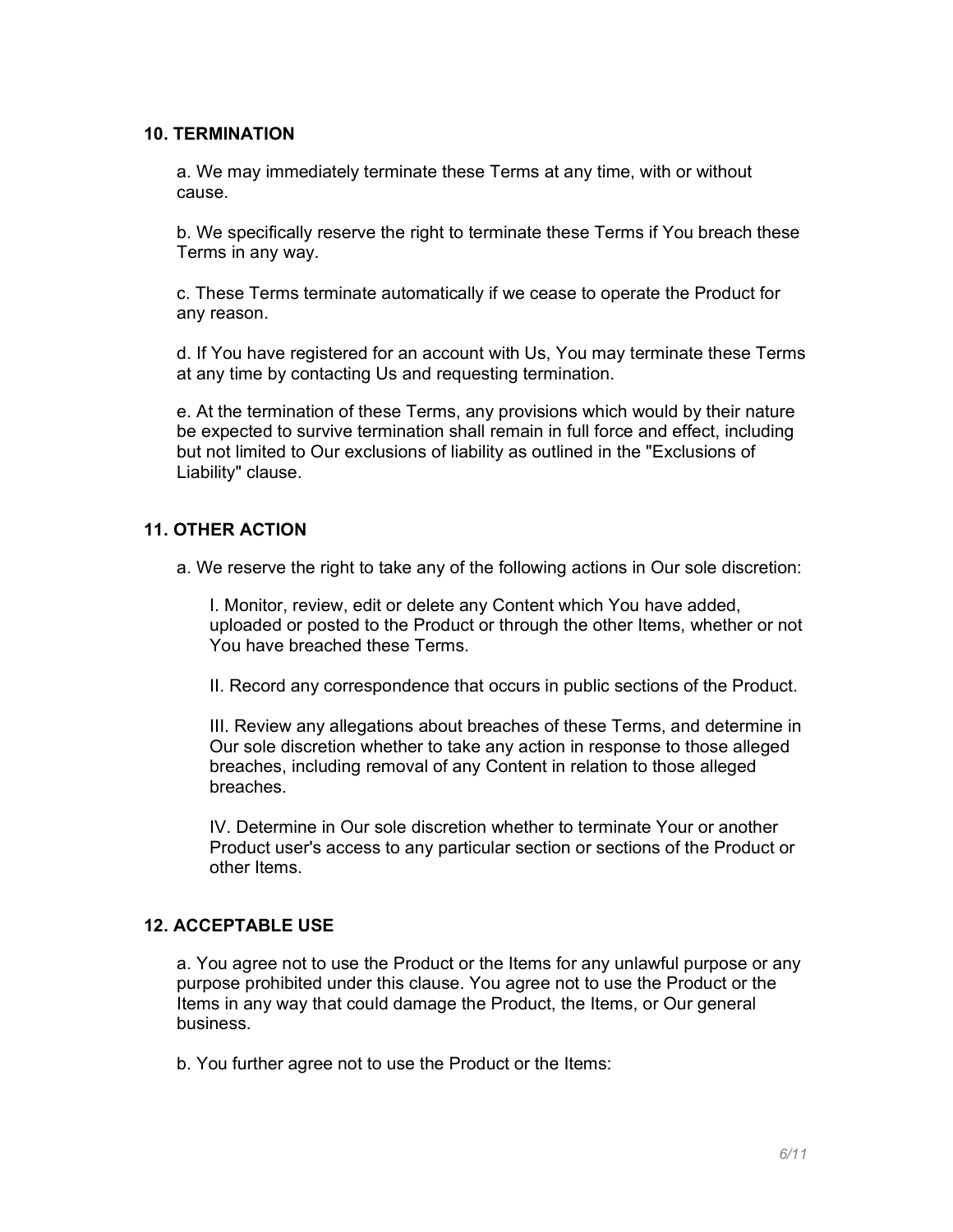I. to harass, abuse, or threaten any other person or to otherwise violate any other person's legal rights;

II. to violate any intellectual property rights of Us or of any third party;

III. to upload or otherwise disseminate any computer viruses or other software that may damage the property of another;

IV. to commit any kind of fraud;

V. to engage in or create any unlawful gambling, sweepstakes or pyramid schemes;

VI. to publish or distribute any obscene or defamatory material;

VII. to publish or distribute any material that incites violence, hatred or discrimination towards any person, group or community;

VIII. to unlawfully gather information about others.

c. Unauthorised use by You of the Items may be a criminal offence and may give rise to a claim for damages.

### 13. VARIATION OF TERMS

a. You hereby acknowledge and agree that these Terms may be varied or amended from time to time in Our sole discretion. If You continue to use the Product following any such variation or amendment You will be deemed to have confirmed and agreed to the new Terms as varied or amended.

b. You agree to routinely monitor these Terms and to refer to the Effective Date posted at the top of these Terms in order to monitor any modifications or variations. You further agree to clear Your cache when doing so in order to avoid accessing a prior version of these Terms.

c. In the event that You fail to monitor any modifications to or variations of these Terms, You agree that such failure shall be considered an affirmative waiver of Your right to review the modified or varied Terms.

### 14. THIRD PARTY LINKS

a. You hereby acknowledge that We may from time to time include links or references to other websites, other content or other materials (hereinafter "Third Party Links"), none of which are controlled by Us.

b. You hereby acknowledge that these Third Party Links are provided for Your information only and that We do not make any representations, warranties or guarantees as to the accuracy, completeness, performance, reliability, timeliness, quality or suitability for a particular purpose of these Third Party Links.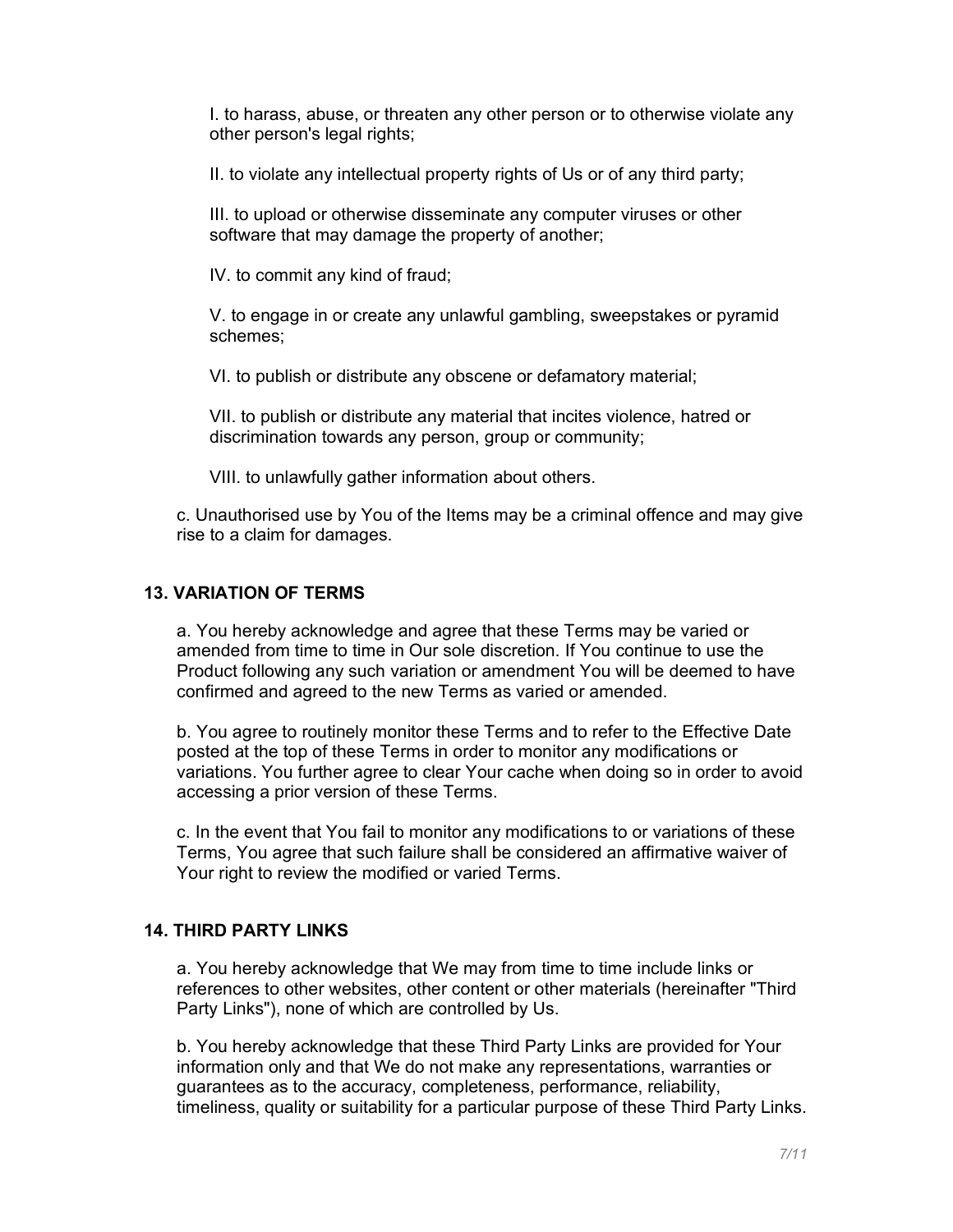We do not endorse, approve or support these Third Party Links. You use the Third Party Links at Your own risk.

## 15. AFFILIATE MARKETING AND ADVERTISING

a. Through the Product and other Items, We may engage in affiliate marketing whereby We receive a commission on or a percentage of proceeds of sales of Third Party Goods and Services that occur through Our Product and other Items.

b. Through the Product and other Items, We may accept advertising and sponsorships from commercial businesses whereby third parties pay us to advertise on the Product or through Our other Items, or we may receive other forms of advertising compensation.

## 16. CHANGES TO PRODUCT

a. You acknowledge and agree that We may, in Our sole discretion, vary, alter, amend, change or update the Content, Materials or the Product at any time.

b. You acknowledge, agree and accept that the Product may be unavailable from time to time (whether it is unavailable due to maintenance or for any other reason).

c. You acknowledge, agree and accept that We take no responsibility for, and to the maximum extent permitted by law we shall not be liable in any way for the Items being temporarily unavailable, whether due to reasons within our control or not.

## 17. INTELLECTUAL PROPERTY

a. The Items contain intellectual property that is owned by Us and/or that is licensed to Us. This includes, but is not limited to, the contents, layout, design, colours, appearance, graphics and imagery of the Product, Content, Materials and Goods as well as all copyrights, trademarks, trade secrets, patents and other intellectual property contained in the Items (hereinafter "Company IP").

b. You hereby acknowledge and agree that, as between Us and You, We own all intellectual property rights in the Items and that nothing in these Terms amounts to a transfer of any intellectual property rights from Us to You.

c. You hereby acknowledge and agree not to use the Company IP for any unlawful or infringing purpose.

d. You hereby acknowledge and agree not to reproduce or distribute the Company IP in any way, including electronically or via registration of any new trademarks, trade names, service marks or Uniform Resource Locators (URLs) without express written permission from Us.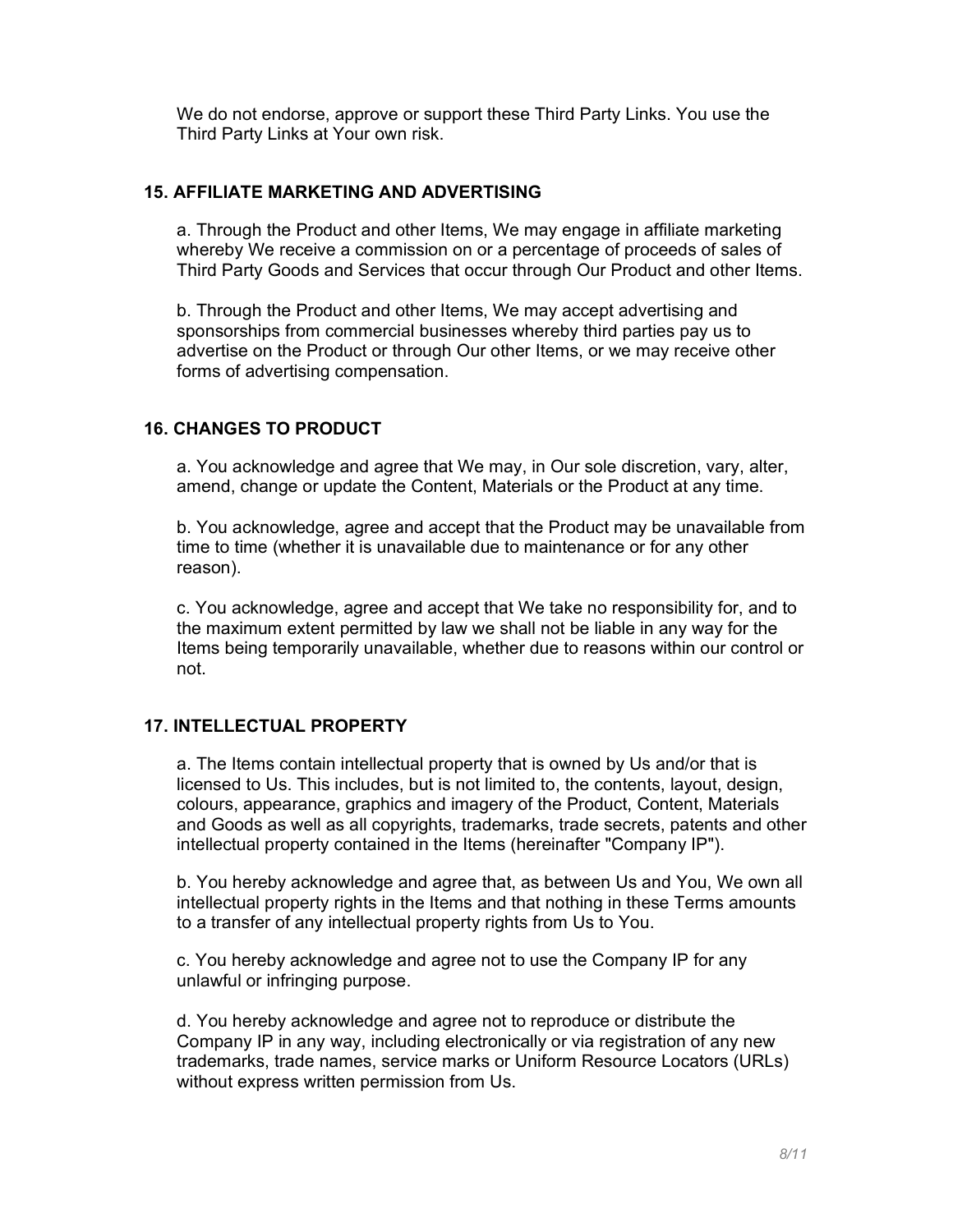e. You hereby acknowledge and agree that by adding, posting or uploading any Content on the Product (hereinafter "Your Content"), you grant Us a worldwide, irrevocable, perpetual, non-exclusive, royalty-free and transferrable right and licence to use Your Content in any way We choose. This licence includes a right and licence to:

I. reproduce, copy, alter or make derivate works from Your Content in any way We choose; and

II. display, communicate to the public, broadcast or transmit Your Content in any way We choose; and

III. authorise any other person, company or organisation to use Your Content in any way We choose.

f. You represent and warrant to Us that You have all necessary rights to grant the licences and to provide the consents set out in this clause in relation to "Intellectual property".

g. All of the provisions of this clause in relation to "Intellectual property" shall survive any termination of these Terms.

## 18. PRIVACY

a. Through Your use of the Product or other Items, You may provide Us with some of Your personal information. By using the Product or Items, You authorise Us to use Your information in Australia and any other country where We operate.

b. We take Our privacy obligations very seriously.

c. Please refer to Our privacy policy for further information about what information We collect, how We use it and store it, and Your rights in relation to it.

## 19. REVERSE ENGINEERING AND SECURITY

You agree not to:

a. reverse engineer, or attempt to reverse engineer or disassemble any code or software from or on the Items; and

b. violate the security of the Items through any unauthorised access, circumvention of encryption or other security tools, data mining or interference with any host, user or network.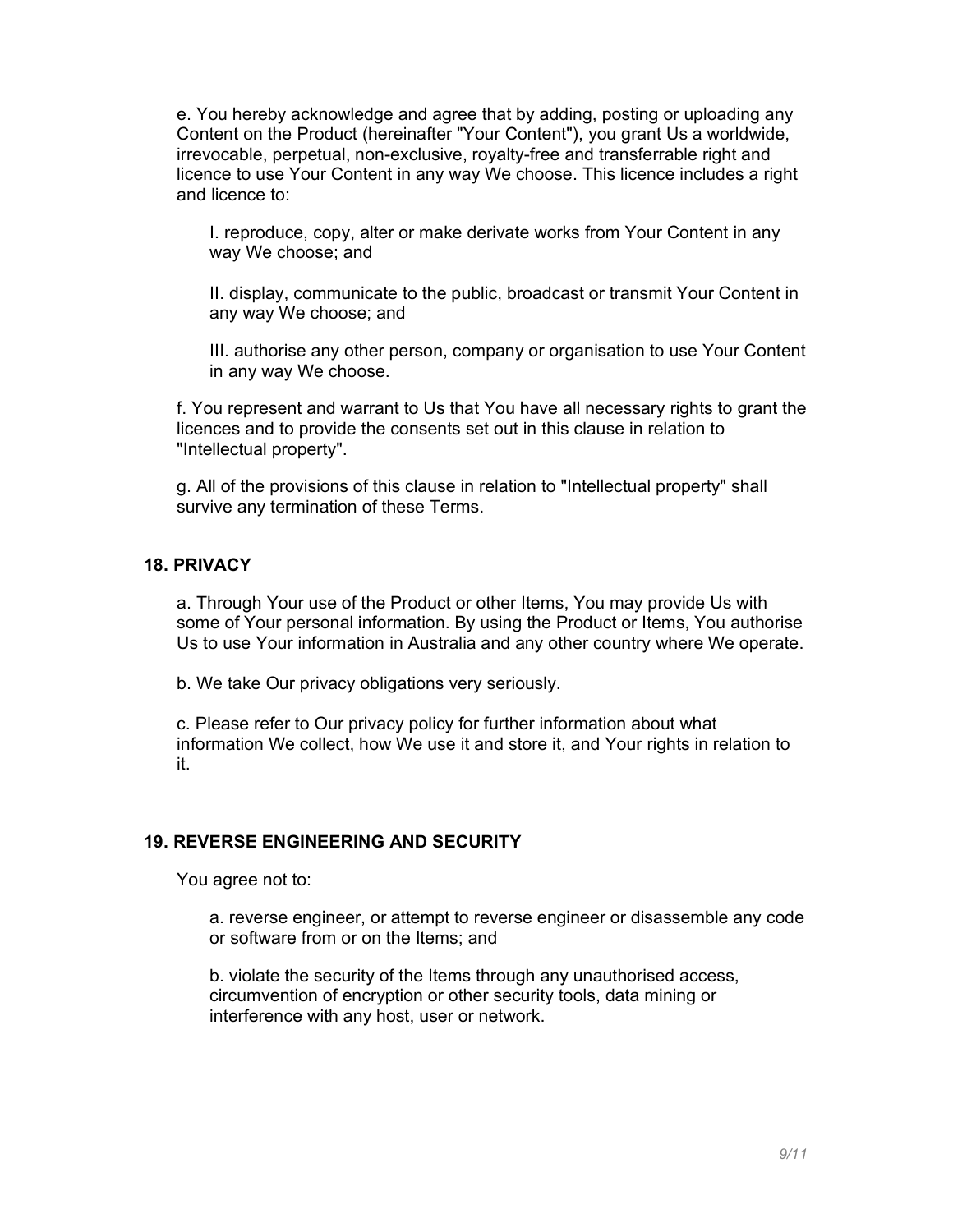#### 20. SPAM POLICY

You are prohibited from using the Items for the purpose of gathering email addresses and/or personal information from people, companies or other organisations and/or for sending bulk emails or unsolicited emails.

### 21. GENERAL PROVISIONS

a. Australian Consumer Law: You may have certain rights, warranties, guarantees and remedies under the Australian Consumer Law, which is contained in the Competition and Consumer Act 2010 (Cth), and these rights, warranties, guarantees and remedies may not be restricted, modified or excluded by Us. Our liability to you is governed solely by these Terms and the Australian Consumer Law.

b. Applicable law: Your use of the Product and the Items is subject to the laws of New South Wales, Australia and each party submits to the jurisdiction of the courts of New South Wales, Australia.

c. Written communication: In relation to any correspondence or notification which is required under these Terms to be provided in writing from one party to the other party:

I. such notice is properly given if given to the other party:

A. by email to an email address that the other party has nominated, acknowledged or used in connection with the use of the Product or other Items.

B. by facsimile to a facsimile address which the other party has nominated, acknowledged or used in connection with the use of the Product or other Items.

C. by post to a postal address the other party has nominated, acknowledged or used in connection with the use of the Product or other Items.

II. such notice is taken to be received:

A. if sent by email, when the email becomes capable of being retrieved by the recipient at the relevant email address.

B. if sent by facsimile, at the time shown of correct and complete transmission to the recipient's facsimile number by the sending machine.

C. if sent by prepaid post within Australia, five (5) days after the date of posting.